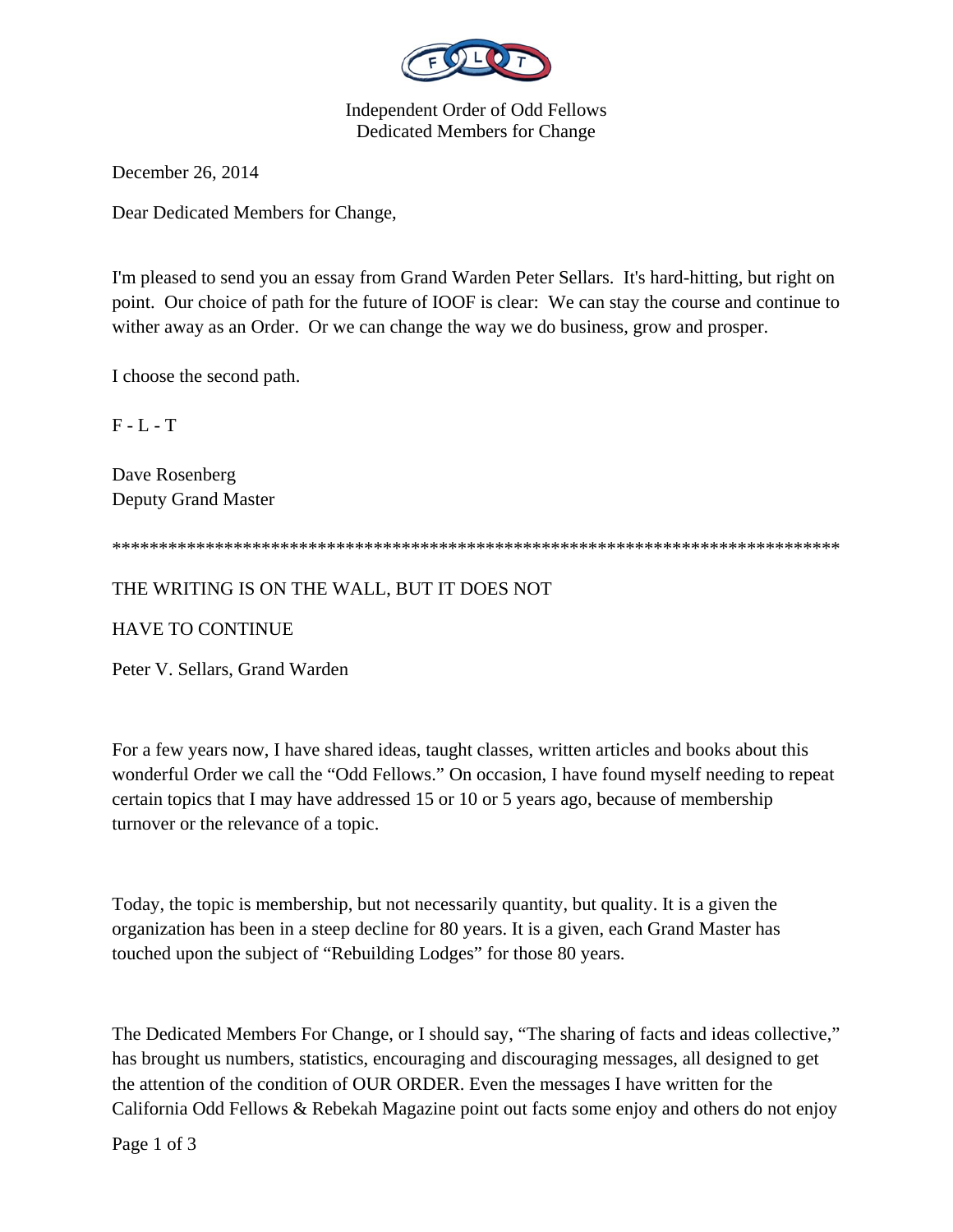

Independent Order of Odd Fellows Dedicated Members for Change

hearing. The bottom-line, is that there are members who care about the organization in which they belong.

Let me repeat the message of what the DMC and others, who have been pointing out the following: In California, alone, our membership in 1927 stood at nearly sixty thousand members. Today, we stand at slightly above four thousand members!

Now, to be frank, I have heard die hard members, say they would, "Rather die, than change." Yes, that is true! Just six years ago, I heard a member say this at a Grand Lodge session, along with some others from the peanut gallery, who were echoing his statement. I mean "peanut gallery" in the most derogatory and disrespectful terms.

For me, the aforementioned statement by this member and those others, exemplified the very worse we have in this Order. It is the disheartened spirit, the broken person, who would rather bring the rest of us down, then change. I did not join an organization to see it die. What an incredible waste of time it would have been for so many who have worked hard to maintain the Order.

Brothers and sisters, my perspective on this Order is a little different than those you have read by others. In my opinion, the historical value of this organization in American history is as important and as beneficial as any else we boast of in terms of what we have to offer. Uncovering our history is a treasure hunt. It is as exciting.

Our infrastructure is already in place for our lodges to try many new ideas; so why do so many squander opportunities? There are communities outside your lodges' doors to receive what you can offer. Why do so many communities not know the Odd Fellows? When I say, "change," I mean open your doors to your communities. Go out into your communities and do something beneficial for your fellow human beings. This is the first lesson of Odd Fellowship! What have you actually done for other people on this earth, recently? You have a heart, which throbs; so use it. This is the "change" in which I am speaking. The change is for you to do something beneficial for someone else in the NAME OF THE INDEPENDENT ORDER OF ODD FELLOWS – and then share these good works with the rest of your members.